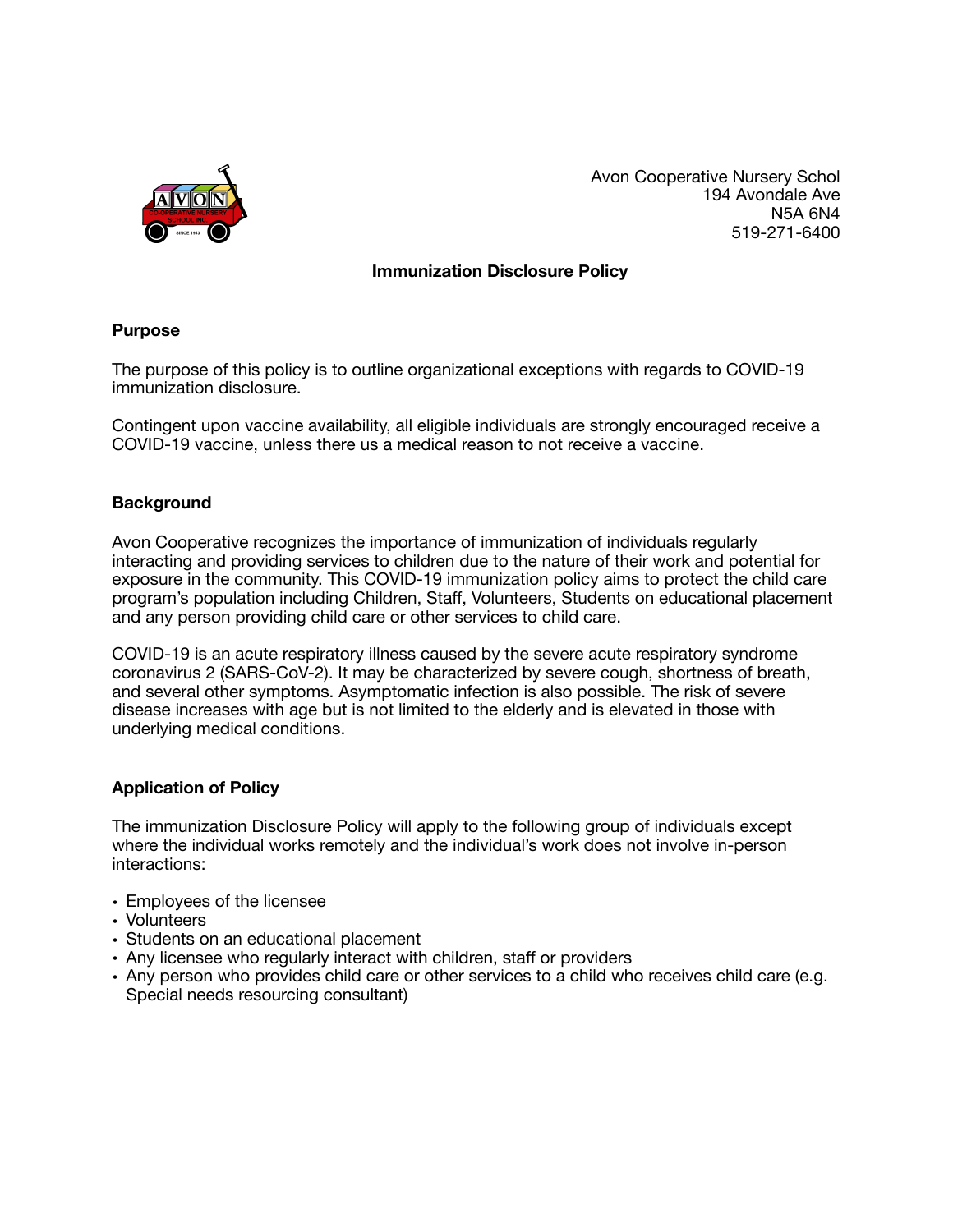# **Policy**

The Chief Medical Officer of Health has directed all licensed child care programs to develop, implement and ensure compliance with COVID-19 immunization disclosure policy. All individuals covered by this policy must provide one of the following.

- Proof of all required doses of COVID-19 vaccine approved by the World Health Organization.
- Written proof of a medical reason, provided by either a physician pr nurse practitioner that sets out:
- A. That the person cannot be vaccinated against COVID-19
- B. The effective time period for medical reason (i.e. permanent or time limited.)
- Proof that the individual has completed an educational session approved by (supervisor)

# **Educational Sessions**

The education session has been approved by and/or provided by ( supervisor) and addresses all of the following learning components.

- How COVID-19 vaccine works
- Vaccine safety related to the development of the COVID-19 vaccines
- Benefits of vaccination against COVID-19
- Risks of not being vaccinated against COVID-19
- Possible side effects of COVID vaccination

Here are the links for the videos:

In English:

- COVID-19 Vaccination information for Educators: COVID-19 Vaccination information for Educators- Youtube
- COVID-19 Vaccination information for Educators (with ASL interpretation) COVID-19 Vaccination information for educators 9 with ASL interpretation) - Youtube

In French:

• Informations sur le vaccin contre la COVID-19 à l'intention des éducateurs Informations sur le vaccin contre la COVID-19 à l'intention des éducateurs - YouTube

• Informations sur le vaccin contre la COVID-19 à l'intention des éducateurs (avec interprétation en LSQ) Informations sur le vaccin contre la COVID à l'intention des éducateurs (avec interprétation en LSQ) - YouTube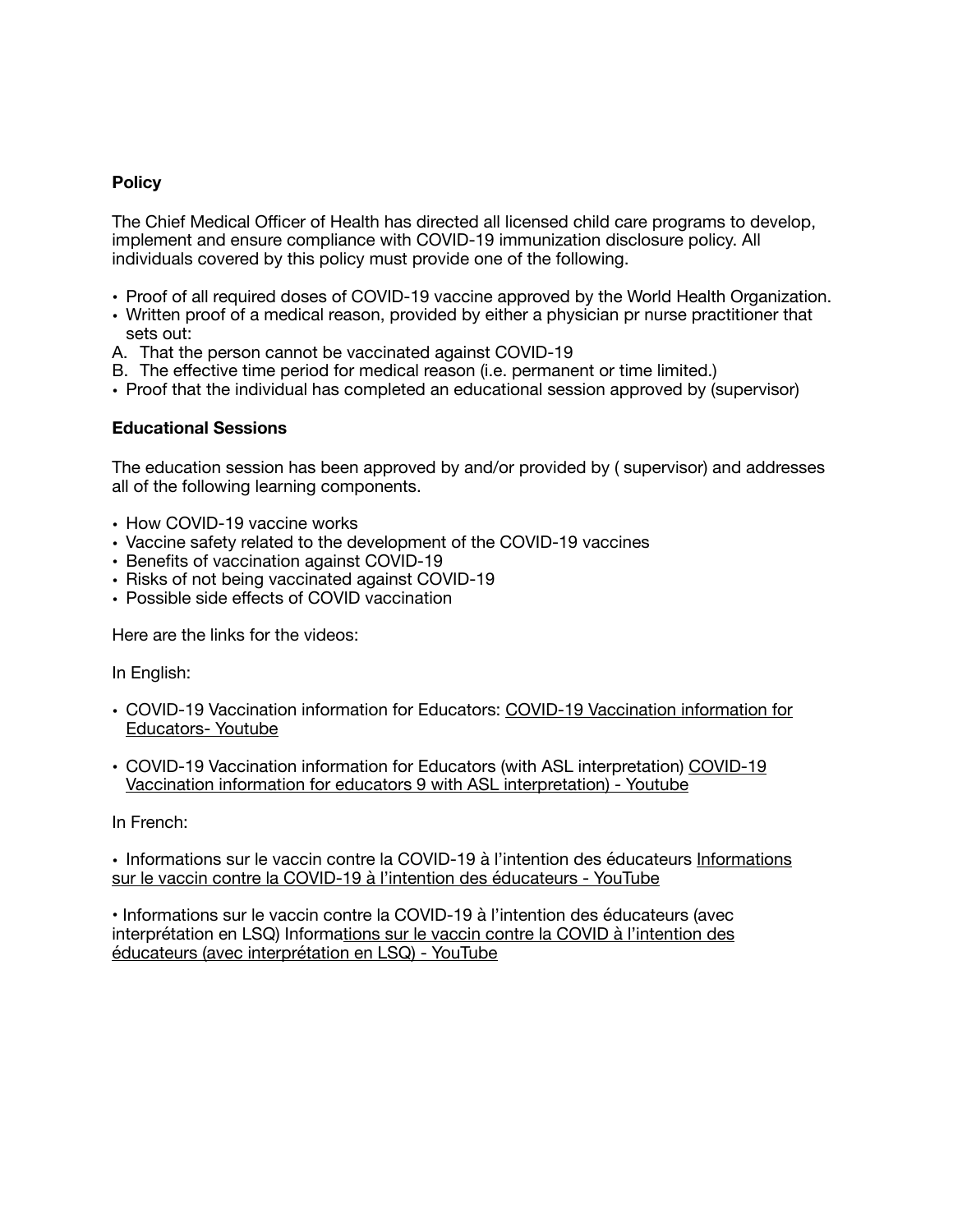# **Support for Vaccination**

Avon Cooperative Nursery school will provide the following supports for people subject to this policy to receive a vaccine:

- Assistance with booking the vaccine
- Peer-to-peer sessions

Any childcare worker unable to arrange a time to be vaccinated due to their work schedule should reach out to the supervisor to be given the necessary time off to get the COVID-19 Vaccines

#### **Testing Requirements**

Licensees must require individuals subject to the policy who are not fully vaccinated to submit to regular antigen point of care testing fo COVID-19.

For individuals who are not regularly present at the child care premises (e.g. an individual who visits the home child care premises once a month to teach music to the children), frequent testing may not be possible or reasonable. In these cases, the individuals must submit to an antigen point of care test as part of screening, prior to interacting with children. Individuals subject to these testing requirements must provide verification of negative test results two times per week. To support this process, the Ministry asks that licensees inform those required to undertake testing of the following instructions":

• Testing is to take place at an individual's residence prior to attending work.

- Testing should be implemented consistently on a weekly basis with at least three days
- in between tests, and conducted Sunday to Friday.
- Testing should not take place more than 48 hours before attending work.

Example Scenarios

Test 1: Monday; Test 2: Thursday; Repeat, Test 1: Friday; Test 2 Tuesday; Repeat Test 1: Sunday; Test 2 Wednesday; Repeat

This link explains how an individual can self-administer a COVID-19 rapid test kit:

English:

#### https://www.ontariohealth.ca/sites/ontariohealth/files/2021-08/PASP-COCID19-Self-Testing%2 0Instructions.docx

French:

#### https://www.ontariohealth.ca/sites/ontariohealth/files/2021-08/PASP-COVID19-Self-Testing%2 0Instructions-FR.docx

Please note, rapid antigen screening is only for individuals who are asymptomatic. Anyone who has symptoms should seek testing at their local assessment centre consistent with provincial testing guidance.

This is mandatory for all licensed child care, with the exception of those programs operating on-reserve, for which this is an optional approach.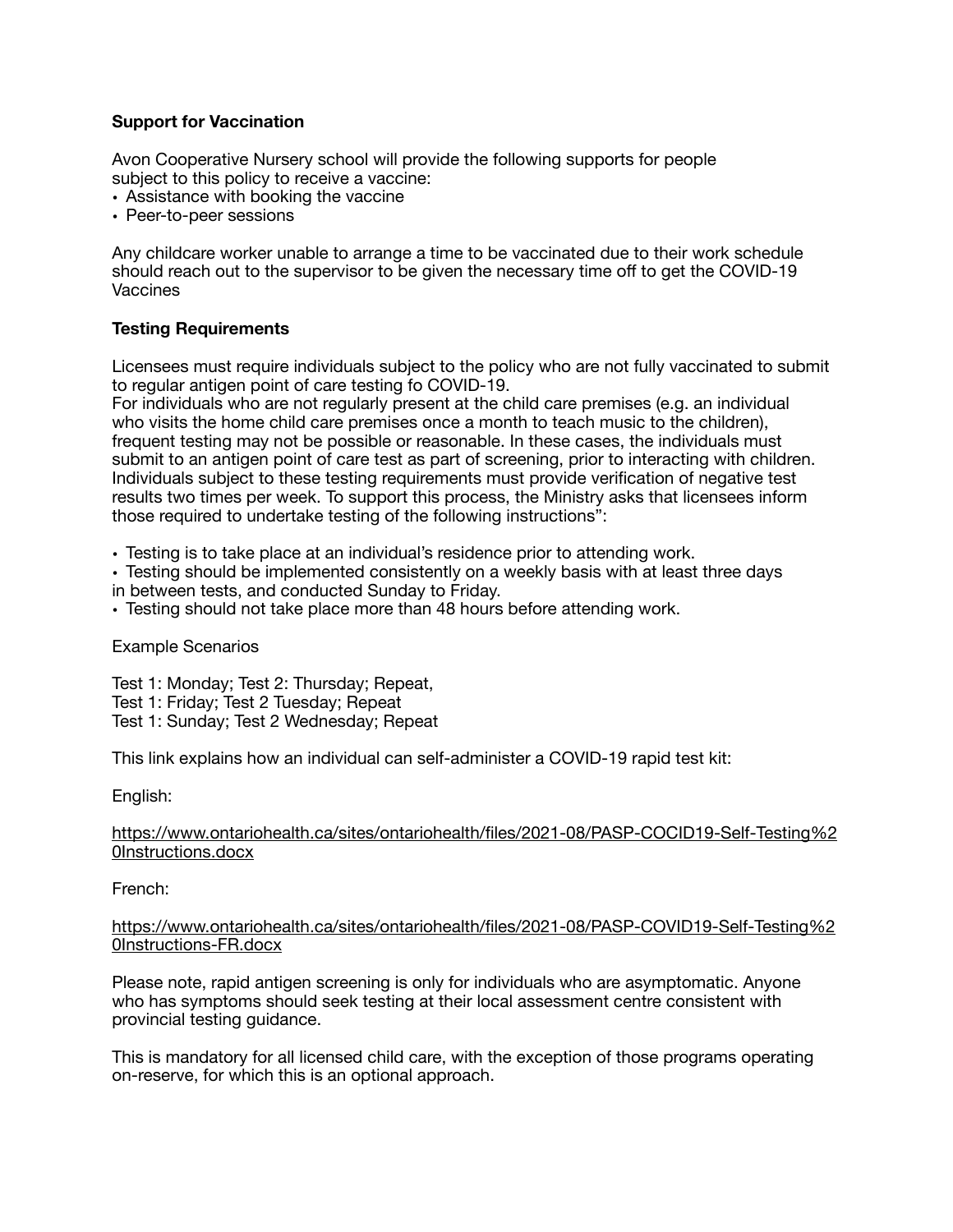A positive result on a rapid antigen test is considered a preliminary (presumptive) positive and requires confirmation with a PCR test.

#### **Any individual that receives a preliminary positive result on a COVID-19 rapid antigen test, is required to:**

1. **Seek a confirmatory** PRC test immediately (ideally within 48 hours) at a designated testing centre

2. **Isolate** immediately until the result of their confirmatory test is known.

#### 3. **Safely return to work only after they receive a negative result on a confirmatory test at a designated testing centre.**

Any positive confirmatory test is routinely reported to the local public health unit, consistent with public health legislation, to support case and contact management and surveillance.

An employer has no obligation to inform a public health unit of an employee's rapid antigen test result (regardless of whether it was positive or negative).

If an individual has had a laboratory-confirmed COVID-19 infection they should not participate in antigen testing for 90 days following the date of their positive COVID-19 test result. These individuals should immediately resume COVID-19 rapid antigen testing after the 90th date of their positive COVID-19 PCR result.

Individuals that are covered by the licensee's immunization disclosure policy, but are not directly employed by a licensee must provide their attestations or negative test results directly to the licensee, but are not required to duplicate testing if their employer also has a rapid antigen testing policy.

Alternatively, third-party employers/agencies could also provide the attestation of the employee or negative test results to a licensee.

Please note, rapid antigen point-of-care tests provided to licensed child care programs are intended for individuals that are covered by the licensee's immunization disclosure policy. These tests are not intended to be used to screen children. Licensees are expected to maintain their current screening protocols for children and are encouraged to use the provincial COVID-19 school and child care screening tool.

#### **Communicating about the Policy**

Licensees are to communicate the content/requirements in the policy to everyone who is subject to the policy, as well as make it available to current and prospective parents.

While licensees should continue to encourage everyone who works at the child care program to get vaccinated, communication about the policy should be provided in a way that respects and supports education and informed choice about COVID-19 vaccination.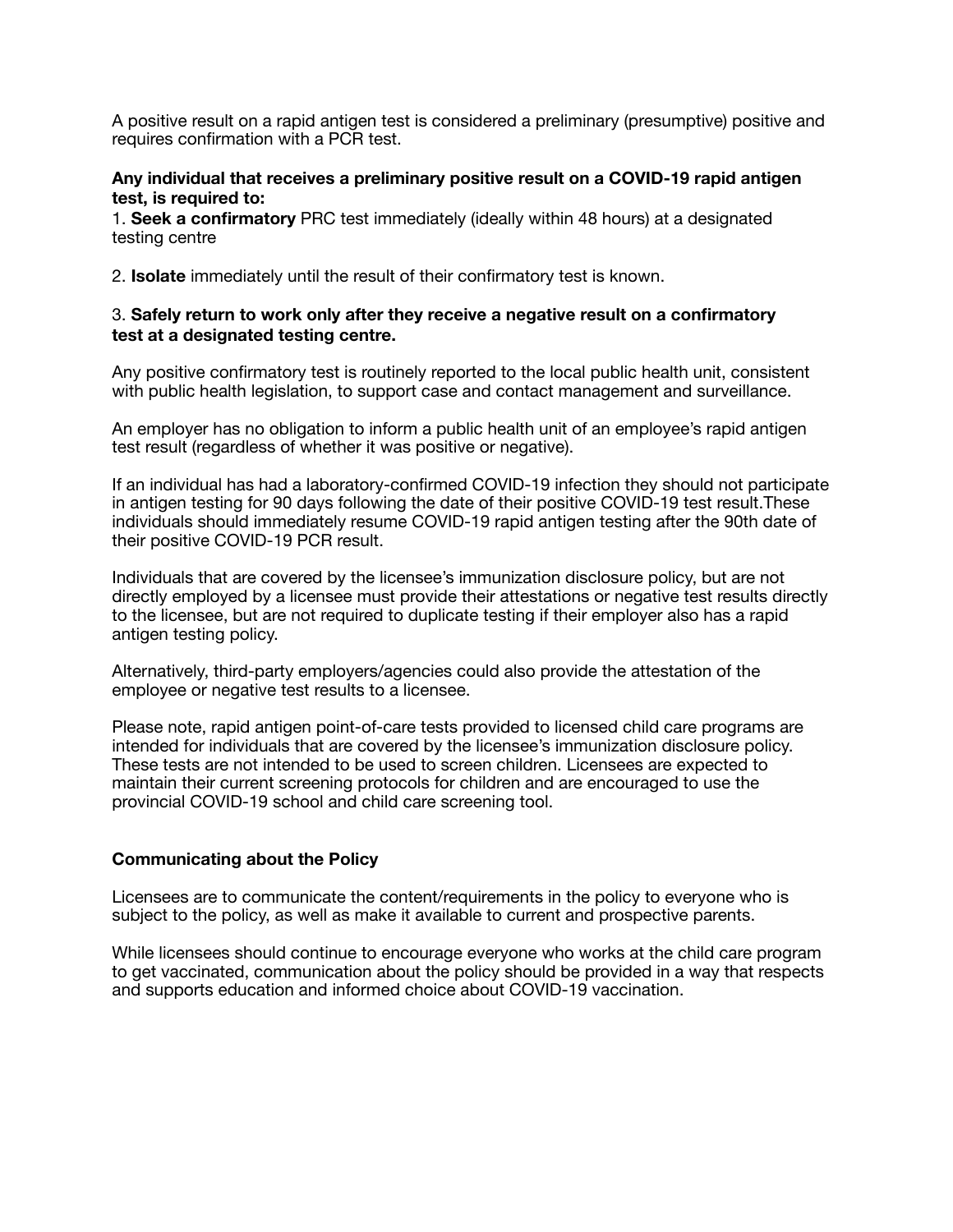# **Records**

The records required under the instructions may contain personal information, including personal health information. It is critical that licensees put practices in place to ensure this related to personal and confidential information, as well as ensure they are operating in accordance with all applicable privacy legislation.

Licensees must ensure that records required under the instructions are kept in a secure location at the child care centre, home child care agency or home child premises.

Licensees may wish to request a formal attestation from staff indicating that they are considered "fully vaccinated" against COVID-19 in addition to providing proof of vaccination (i.e. vaccine receipt).

Licensees must ensure that a record of the testing required under the instruction is kept at the child care centre or home child care agency.

Licensees must ensure that the records required by the instructions are made available for inspection by an inspector or program advisor at all times.

#### **Statistical Information**

In accordance with the instructions, every licensee must collect and maintain the following information:

• The total number of individuals subject to the licensee's policy;

• The number of individuals that provided proof of being fully vaccinated against COVID-19;

• The number of individuals that provided a documented medical reason for not being fully against COVID-19; and,

• The number of individuals that completed an educational session about the benefits of COVID-19 vaccination.

In addition to collecting and maintaining the above information, licensees are also required to provide aggregate statistical information to the ministry related to the vaccine status of staff and home child care providers (where applicable).

All licensees must disclose the following to the Ministry of Education:

• The total number of staff subject to the licensee's policy

• The number of staff that provided proof of being fully vaccinated against COVID-19;

• The number of individuals that provided a documented medical reason for not being fully vaccinated against COVID-19; and,

• The number of individuals that completed an educational session about the benefits of COVID-19 vaccination.

In addition to collecting and maintaining the above information, licensees are also required to provide aggregated statistical information to the ministry related to the vaccine status of staff and home child care providers (where applicable).

All licensees must disclose the following to the Ministry of Education:

• The total number of staff subject to the licensee's policy